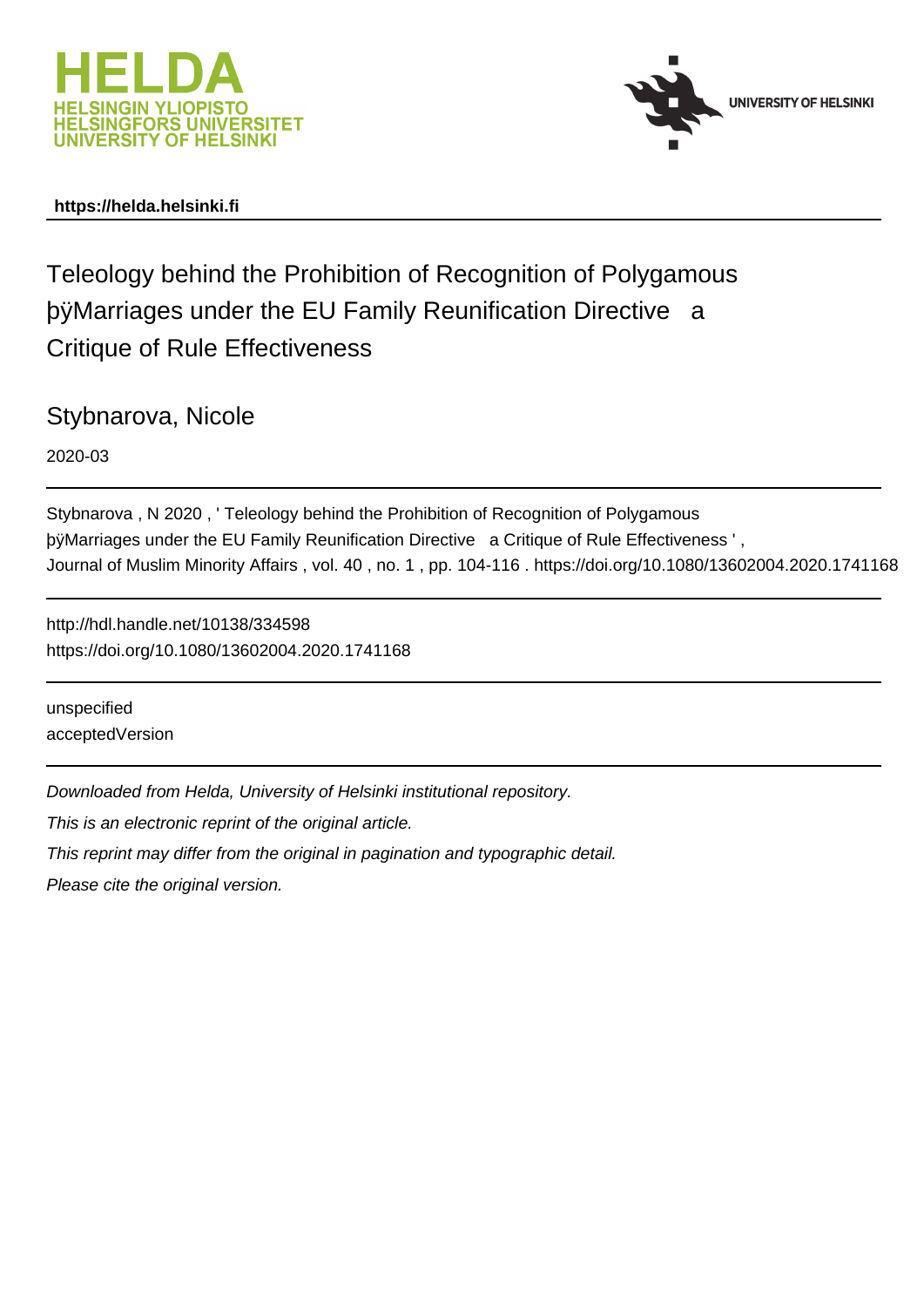# **Teleology Behind the Prohibition of Recognition of Polygamous Marriages Under the EU Family Reunification Directive: A Critique of Rule Effectiveness**

# **\_\_\_\_\_\_\_\_\_\_\_\_\_\_\_\_\_\_\_ NICOLE STYBNAROVA**

#### **Abstract**

This article focuses on the recognition of foreign marriages and personal statuses as part of family reunification proceedings under EU Family Reunification Directive. The central focus of the article is the principle of not recognising polygamous marriages as grounds for the right to family reunification. The article briefly examines the historical negative approaches to recognising polygamous marriages in the Western Migration Law as well as Private International Law and accordingly, the interconnection between the present rule under EU Migration Law and the previous case-law of the European Court of Human Rights. The author then introduces the EU policy reasons for taking a stand against these marriages. The perspective of the policy aim is then critically evaluated. The critical part methodologically employs a critical feminist theory, focusing on the structure of the present rule and the powerrelations it presupposes and re-creates in the relationships subject to it. The article concludes that, albeit it is claimed that the present European policy of non-recognition of polygamous marriages as grounds for family reunification is aimed at the protection of women's rights and equality between sexes, the consequences of the rule application support the paradigm of taking all the decisive power over the relationship away from women and granting it to men.

**Keywords:** Migration Law, Muslim marriages, polygamous marriages, Private International Law, feminist critique, rule teleology

### **Introduction**

Recognition of a marriage, in the sense of admitting effects in the forum state<sup>1</sup> to relationships and personal statuses acquired abroad is a process developed within the field of Private International Law (PIL). Presently, the leading principle for recognition of marriages under European national PIL rules is the rule of the celebration of marriage (*lex loci celebrationis*), <sup>2</sup> which states that a marriage is valid if it is conducted in accordance with the form required by the law of the country where it was celebrated. Under current practice, the parties applying for recognition of marriage have to present documentation fulfilling international standards (i.e. including verification either with an apostille or legalisation) proving that their marriage has been concluded. After receiving the applicable documentation, the forum state assesses the formal and substantial requirements of the marriage. In the end, the forum state recognises and registers the marriage in its civil register. However, it also has

*Nicole Stybnarova* is a doctoral candidate at the Erik Castrén Institute of International Law and Human Rights at the University of Helsinki, Finland. She is a specialist in Private International Law and Migration Law. She combines legal analysis with critical social theory.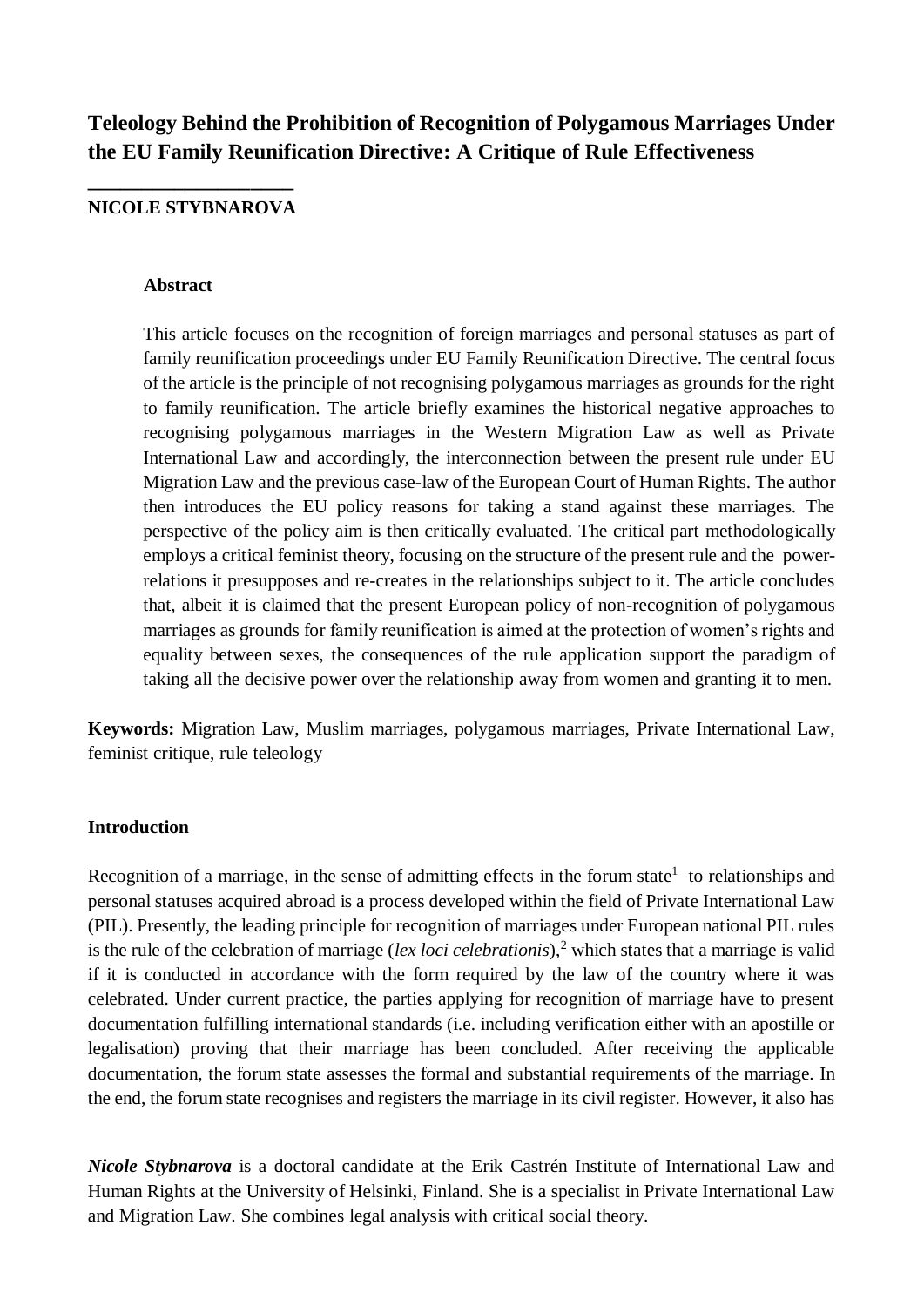the right to refuse to recognise a foreign marriage, should the parties fail to present the formal documentation or should this marriage interfere with the public order of the state.<sup>3</sup>

The process of recognition of marriage can be applied either in a general context of crossborder relationships (loosely connected to migration) or as an immanent part of migratory proceedings in the strict sense. The first type of case concerns recognition of a foreign marriage for other than migratory purposes, or recognition occurring after obtaining a residence permit in the forum state as a consequence of previous migration to the forum state. Such framework covers situations when a wife living abroad claims the pension of a deceased husband living in the forum state, or when a married couple relocates together and both persons can claim their own legal grounds for relocation (e.g. both can apply for asylum protection), but they wish to be treated as a married couple in and after the migratory proceedings. These situations are regulated by the rules of Private International Law. The approaches of the national states to recognising marriages in this context remain unharmonized at the EU level.

The second type of case, which is central to this article, mainly concerns people applying for the right to reside in the forum state on the basis of their existent marriage; because existence of a marriage between them can establish a right to family reunification. However, before the right is granted to the applicant, the forum state needs to verify if a family relationship really exists between the applicant and the sponsor. In cases of claimed matrimonial relationships between applicants and sponsors, the existence of a marriage needs to be proved and recognised. Accordingly, in practice the claimed marriage and its form need to correspond or be relatable to the normative aspects of marriage according to the forum state's legal order, which is the reason why polygamous marriages are usually not recognised – or not recognised to their full extent. The provisions of Western forum states' substantive law only allow monogamous marriages and thus prohibit the recognition of polygamous marriage in their Migration Law. This legal prohibition serves to protect the public order in the forum state.<sup>4</sup> The claimed existence of a marriage thus presents an incidental question for granting the right to reunify with one's family. As recognition in this context is a part of the migratory process in the strict sense, the rules regulating it belong in the frame of Migration Law. The approach of EU states towards applicants from third countries applying for family reunification is harmonised on the EU level through the EU Council Directive 2003/86/EC of 22 September 2003 on the right to family reunification (Family Reunification Directive). 5

It is crucial to distinguish between these two frameworks under which recognition of foreign marriage is applied: not only because both of the regulatory areas have different reasons for existence and the doctrinal roots of the instruments they employ are not entirely shared, but also because, in practical terms of law application and adjudication in the forum state, they are independent of each other (court decisions in Migration Law context might not present *res iudicata* in the PIL context, etc.). Each field might even employ a different regulation of normative requirements for marriage.<sup>6</sup>

Applicants relocating to Western European states from countries governed by Islamic Law can thus encounter various obstacles to recognition of their marriages for family reunification purposes. Even the first step as described above is often problematic, as getting hold of the right documentation might be impossible for subjects freshly arrived in the forum state (for example in the cases of refugees from unstable countries).<sup>7</sup> Additionally, in many European countries, some forms of marriages associated with customary application of traditional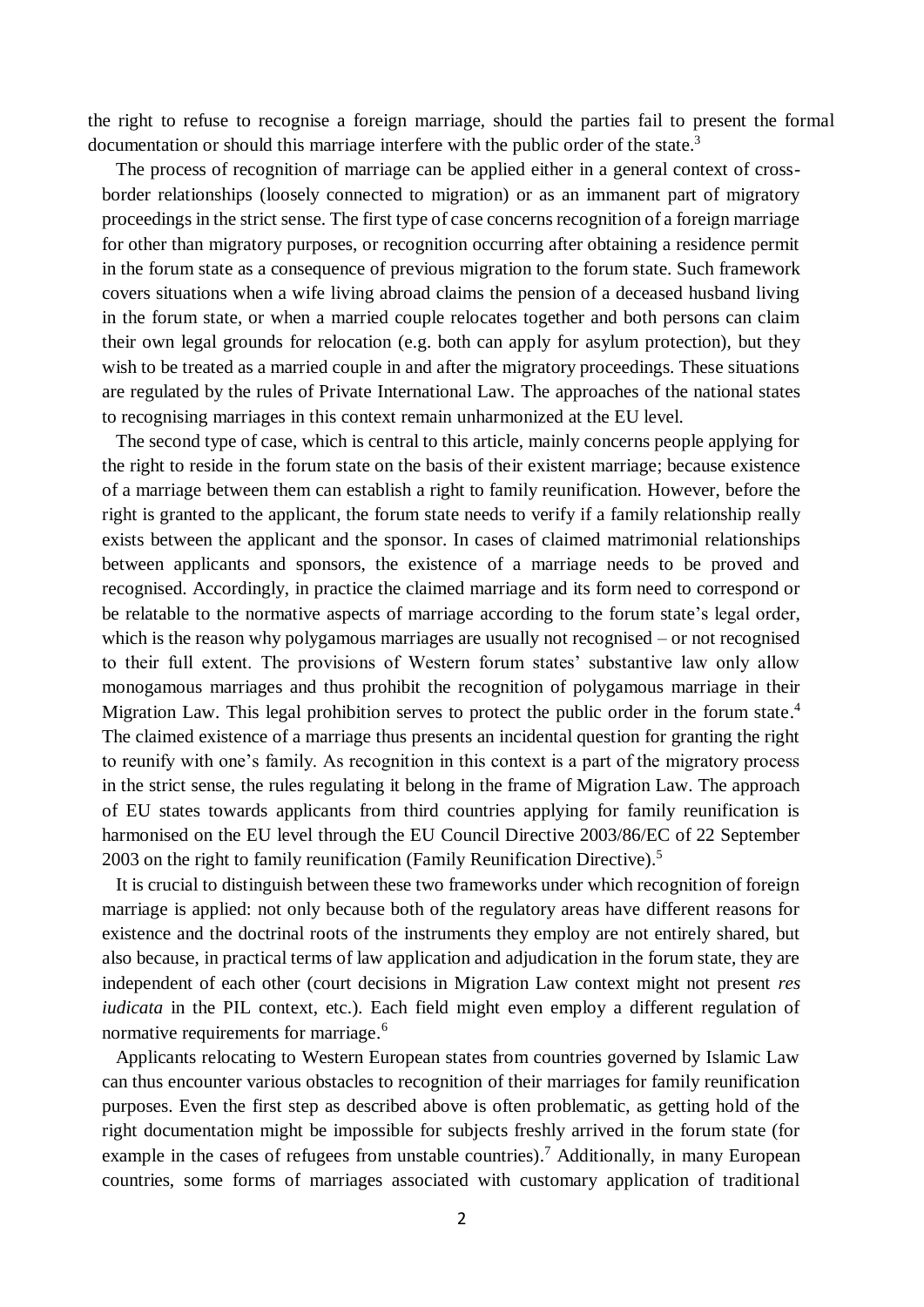Islamic Law, e.g. polygamous marriages, allegedly represent a threat to the national public order, which is why most of these countries hesitate to recognise their validity and tend to activate the public order reservation. The EU Family Reunification Directive correspondingly provides a rule that disqualifies recognition of polygamous marriage in its full extent for the purpose of family reunification.

Further in this article, the author will introduce the teleology behind the EU legislative approach to recognition of polygamous marriages under the Family Reunification Directive. The history of this approach will be accordingly outlined through the sources of the intellectual origins of the idea that foreign marriages can have effect in a forum state as well as through examples of historical migration law-making. The article will then describe the major shift in the relevant values legitimising the non-recognition of polygamy for family reunification purpose, from Christian values to human rights values. Eventually, the article will pay central attention to the human rights values that justify this approach under the current law. In the end the values acting as objectives of the present EU reunification policy will be critically evaluated with a focus on the normative disposition and the structure of the rule; and the corresponding paradigm that the current rule is based on.

## **History of Recognising Polygamous Marriages under the Common European Framework**

European national states have not historically encountered polygamous marriages on a massive scale but rather occasionally. Accordingly, polygamous marriages do not present a frequently practiced form of matrimonial union in the countries governed under Islamic Law nowadays.<sup>8</sup> The negative responses of national courts to polygamous marriages in the first half of the 20<sup>th</sup> century corresponded with typically superior colonial approaches to the colonialised countries' cultures to the extent that they did not comply with Christian values.<sup>9</sup> In that period, regulation of polygamous marriages in countries without a stronger colonial outreach, e.g. in the Austro-Hungarian Empire, was accordingly restrictive for the reason of superiority of Christian morality<sup>10</sup> but also potentially as a legacy of historically conflicting relation to the Ottoman empire.<sup>11</sup>

The general idea that foreign marriage can have effectivity admitted in the forum state doctrinally originates from the field of Private International Law. The roots of this idea and one of the oldest documented terms under which this effectivity in the forum state was admitted go back to the Early Middle Ages. <sup>12</sup> Notably, in its modern history, the Western doctrine of recognition of marriages under the field of PIL was marked by its negative approach to recognising polygamous marriages, precisely for its 'immorality' based on its non-compliance with Christian values.<sup>13</sup> The same approach was adopted in the late  $19<sup>th</sup>$  century regulatory framework for family reunification under the then emerging field of Migration Law, where the protected family unity was married and monogamous.<sup>14</sup> At the turn of the  $20<sup>th</sup>$  century, participation on a polygamous marriage even served as a criterion disqualifying a person from migrating into the United States in general. 15

This part does not aim to exhaustively map the doctrinal history of marriage recognition under PIL or under Migration Law, but merely serves to outline the possible historical attitudes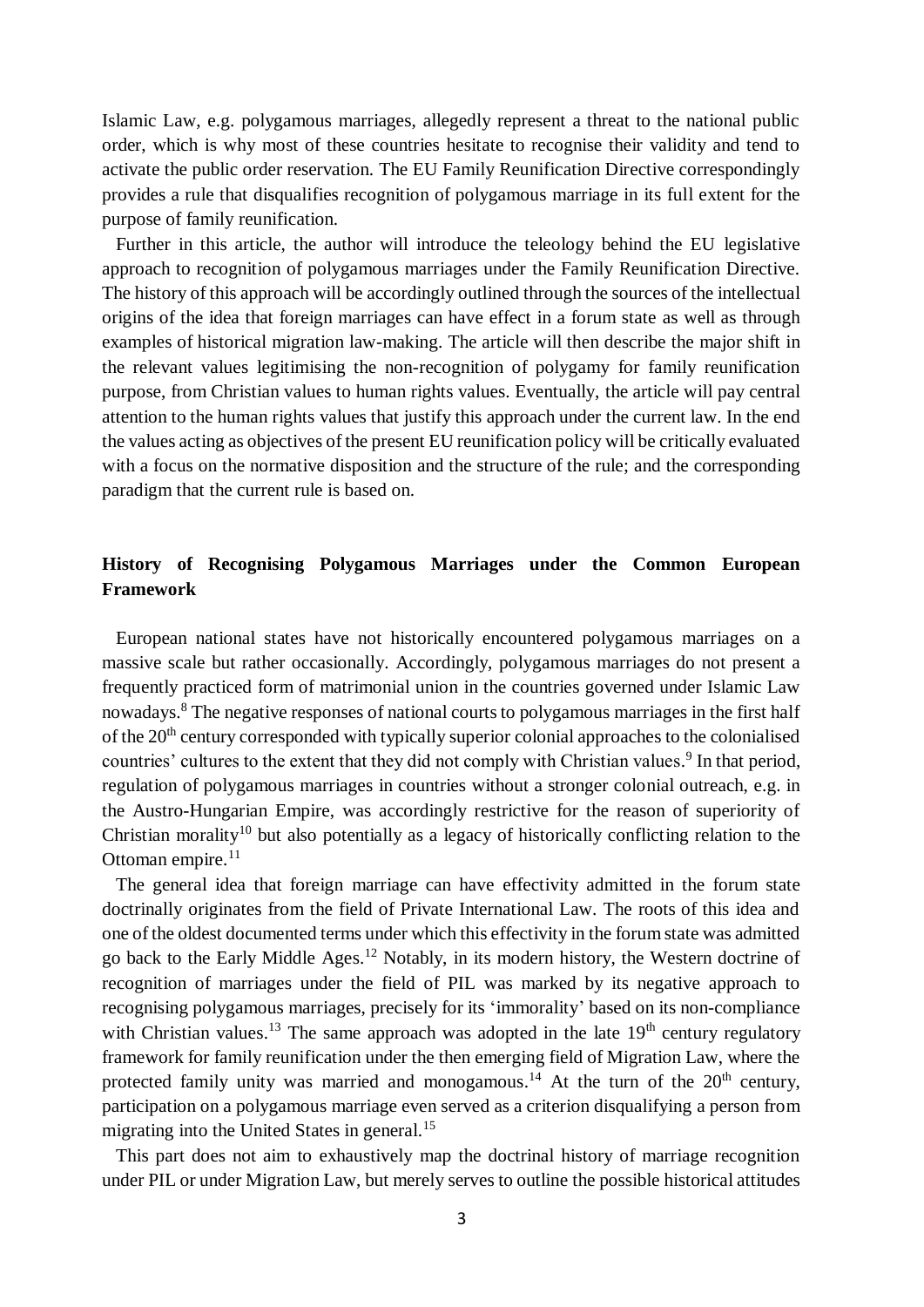at the grassroots of the present migratory rules on non-recognition of polygamous marriages under the EU Directive. The pinpoints from doctrinal history of PIL or Migration Law show that the approach of Western lawmakers and some scholars towards recognising polygamous marriages has traditionally been negative.

The institution of family reunification and the European understanding of the protection of family ties in a migratory context was dynamically developed in the period after the Second World War. The emergence of the modern system of international human rights addressed the phenomenon of international migration by granting fundamental rights on the international level to everyone without distinction on the basis of nationality, thus also to migrants.<sup>16</sup> The protection of the family was enacted as a fundamental right by various international and European treaties – the right to protection of the family under Art. 16 of Universal Declaration of Human Rights (1948) or the right to respect for private and family life under Art. 8 of European Convention for the Protection of Human Rights and Fundamental Freedoms (ECHR or the Convention). The fact that even non-nationals affected by the Convention party states could claim the protection of their family began a long and ongoing process of interpretation of the notion of family and its different cultural connotations under the case law of the European Court of Human Rights (ECtHR or the Court). The scope of lawful interference with the right under conditions of Art. 8(2) of the Convention<sup>17</sup> also immediately became subject to evolving interpretations.

Some of the subjects in polygamous marriages felt that their second wives or their children from the second marriage should have received the right to reunify with them as family members in the forum state and that the state violated their rights under Art. 8 of ECHR in denying reunification of these family members. As a result, the recognition of polygamous marriage as a pre-requisite for family reunification was addressed by the European Court of Human Rights in three cases during the 1980s and 1990s: of E.A. and A.A. v. the Netherlands (No.  $14501/89$ )<sup>18</sup>, M. and O.M. v. the Netherlands (No.  $12139/86$ )<sup>19</sup> and Bibi v. the United Kingdom (No.  $19628/92$ )<sup>20</sup>. In the following paragraphs, the article shall briefly introduce these cases.

In the case of E.A. and A.A. v. the Netherlands the applicants were a father, who moved to the Netherlands from Morocco, and his elder son, who grew up in Morocco. The father remarried in the Netherlands with a Moroccan woman who had permanent residence there and he was authorized to stay in the Netherlands on the basis of this marriage, i.e. on the grounds of family reunification with this new wife. Later he was granted a permanent residence permit. He kept on visiting his first marriage family in Morocco regularly and provided for their maintenance. The parents agreed that their elder son (at the age of 13) would move to the Netherlands to stay there with his father. The Dutch authorities repeatedly rejected the father's applications for a residence permit for his son based on family reunification grounds because of the Dutch policy regarding family reunification of bigamous aliens allowing authorisation of reunification only for one spouse of the husband and the children born of their relationship.

According to the decision of the Deputy Minister of Justice in an appeal submitted by the applicant, polygamy was considered contrary to the Dutch public order. All national administrative and judicial instances deciding in the case, confirmed this decision as a justified interference with the applicant's right under Art. 8 ECHR. Consequently, the applicant turned to the Court claiming that his rights under Art. 8 ECHR were violated without meeting the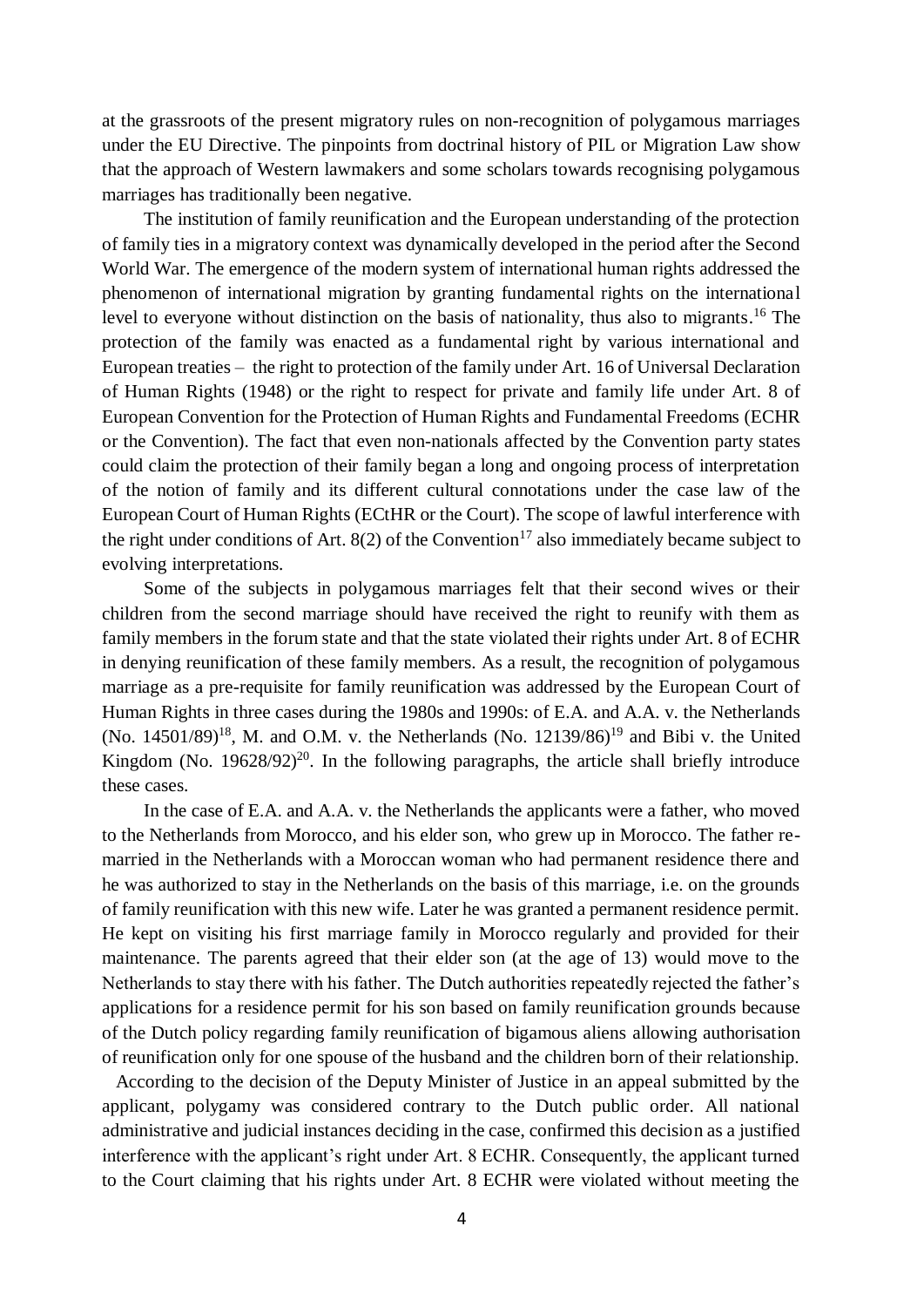criteria under Art. 8(2) ECHR. The decision on the admissibility of this case to the Court was made by a former body of this Court – The Commission of Human Rights (the Commission). The Commission based its decision on the inadmissibility of the claim on the doctrine of margin of appreciation and emphasised the close connection between the control over immigration and consideration of public order. The legitimate interest pursued by the Netherlands in this case was the measure of immigration control.

The second case of M. and O.M. v. the Netherlands was built on similar factual circumstances. The applicant from Morocco moved to the Netherlands where he concluded a second marriage. His son, the second applicant, came to the Netherlands to join him at the age of 19. Following the relocation of the son, the father divorced his first wife (still living in Morocco) and was granted legal custody over the son. The Head of Police in the Netherlands refused to grant the son a residence permit, because he was born of a second marriage of his father (other marriage than the marriage registered in the Netherlands). The applicant turned to the Court, claiming that his rights under Art. 8 and Art. 14 ECHR (prohibition of discrimination) had been violated without meeting the criteria under Art. 8(2) ECHR. The Commission found this claim inadmissible on the basis of Art. 8 ECHR because the son was too old to claim the right of reunification and there was no financial dependency between the two. It also found inadmissibility on the basis of Art. 14 in conjunction with Art. 8 ECHR because the government followed its legitimate interest in controlling the entry of immigrants while interfering with the applicant's rights under Art. 8 ECHR. The Commission concluded that when considering application for family reunification, the state cannot be required under the Convention to give full recognition to polygamous marriages as those are considered to be in conflict with its public order. The policy in the Netherlands regarding family reunification provided that the husband is only 'allowed to bring with him one of his wives, according to his own choice, and the children of that wife<sup>'21</sup>.

The last case of Bibi v. United Kingdom concerned an application of a girl born in Bangladesh, whose father migrated to the UK from Bangladesh and became a UK citizen before she was born. He returned to Bangladesh and married the applicant's mother, after which the applicant was born. The father consequently married a second wife, also a Bangladeshi citizen, who joined him in the UK. The applicant (aged 9) and her sister were allowed to reunify with the father in the UK on the basis of DNA tests of paternity. The mother applied to enter the UK when the applicant was aged 10. Her application was refused as the UK law only allowed non-citizen wives and minor children, without the right of abode in the UK, to enter if the husband/father could accommodate them; at the same time, only one wife could be permitted. The British Immigration Act 1988 provided that a woman cannot be granted a residence permit on the basis of a polygamous marriage if another woman has already been admitted as the wife of the same husband.

According to the Commission's summary of the case, the aim of the British Parliament in enacting this law was to prevent the formation of polygamous households as the practice of polygamy was unacceptable to the vast majority of people in the UK. The applicant claimed that her right under Art. 8 ECHR had been breached and that her mother had been discriminated against on the basis of sex, as the law allows the husband to choose which wife will join him in the UK. The Commission stated that the interference with the applicant's rights was in accordance with the law. The aim of the law was according to the Commission's reading to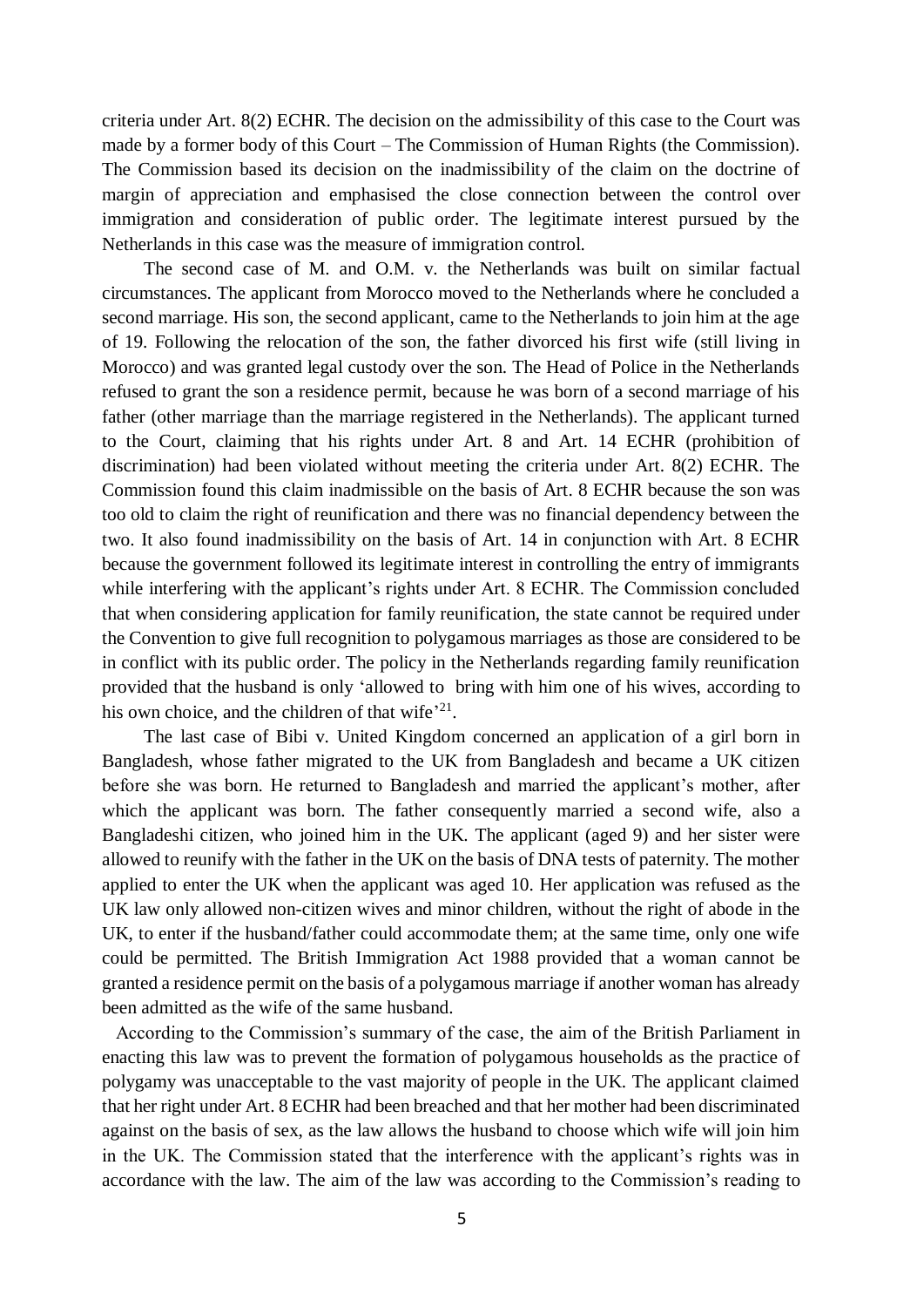'preserve the Christianity-based monogamous culture dominant in the UK'. This objective, under the assessment of the Commission, fell into the scope of Art. 8(2) ECHR and was found necessary in a democratic society. The Commission stated that the alleged discriminatory nature of the British law flowed essentially from the nature of the practice of polygamy. The application was found inadmissible.

The Court through these three cases contributed to defining the human rights limits of the rule of non-recognition of polygamous marriages for family reunification. The Court in the aforementioned cases approved the rule that an alien in a polygamous marriage can only bring one of his spouses to the forum state on the basis of family reunification, while the claims of additional spouses will be denied. This legal paradigm, which potentially interferes with individual rights under Art. 8 ECHR, was justified by the doctrine of margin of appreciation (one of the interpretative mechanisms of the Court) and the principle of state sovereignty in immigration matters. The Court also articulated that the legal interest in the 'preservation of Christian based monogamous culture' presents a legitimate aim justifying interference with the applicants' rights under Art. 8 ECHR.<sup>22</sup> Through the cases the Court noted that there is no right to enter or reside in a particular country guaranteed under the Convention.<sup>23</sup>

When the EU Council adopted the Family Reunification Directive, it paid due respect to the interpretation of the notion of family life under ECtHR case-law.<sup>24</sup> Even though the ECtHR was hesitant to establish a right to residence in a particular state on the basis of family ties, the Family Reunification Directive in its Art. 1 operates with the term *right* to family reunification, i.e. it suggests that the right to residence in a particular state might exist if a close (enumerated) relative is residing there. It also states that this right is to be exercised in compliance with values recognised in the member states which justifies a possible negative approach to family reunification of polygamous households.<sup>25</sup> In its Chapter II, Art.  $4(4)$ , the Directive substantially mimics the provisions of Dutch and British immigration laws previously approved by the ECtHR and stipulates that where the sponsor already has a spouse living with him in the territory of a member state, the member state concerned shall not authorise the family reunification of a further spouse. Accordingly, member states may limit the family reunification of minor children of a further spouse and the sponsor.

### **Teleology of Non-Recognition of Polygamous Marriages as a Ground for Family Reunification**

As documented earlier in the text, the historical reasons for not recognising the effectivity of polygamous marriages in the forum state were based on the conviction that Christian ideals are morally superior to those of other religions, which was especially explicit, but not limited, in relation to cultures under colonial control. It is interesting to observe that monogamy has maintained its unwavering stability protected by law or even under the scope of public order, when the prevalence of the Christian ideal of marriage has to a large extent already been overcome by easing the regulations for divorce or by the Western European trend of legalising homosexual marriages. As apparent from the argumentation of the ECtHR in the three cases of recognition of polygamous marriages, the notion of state sovereignty and the right of the state to select the people admitted to reside in its territory as well as the protection of Christian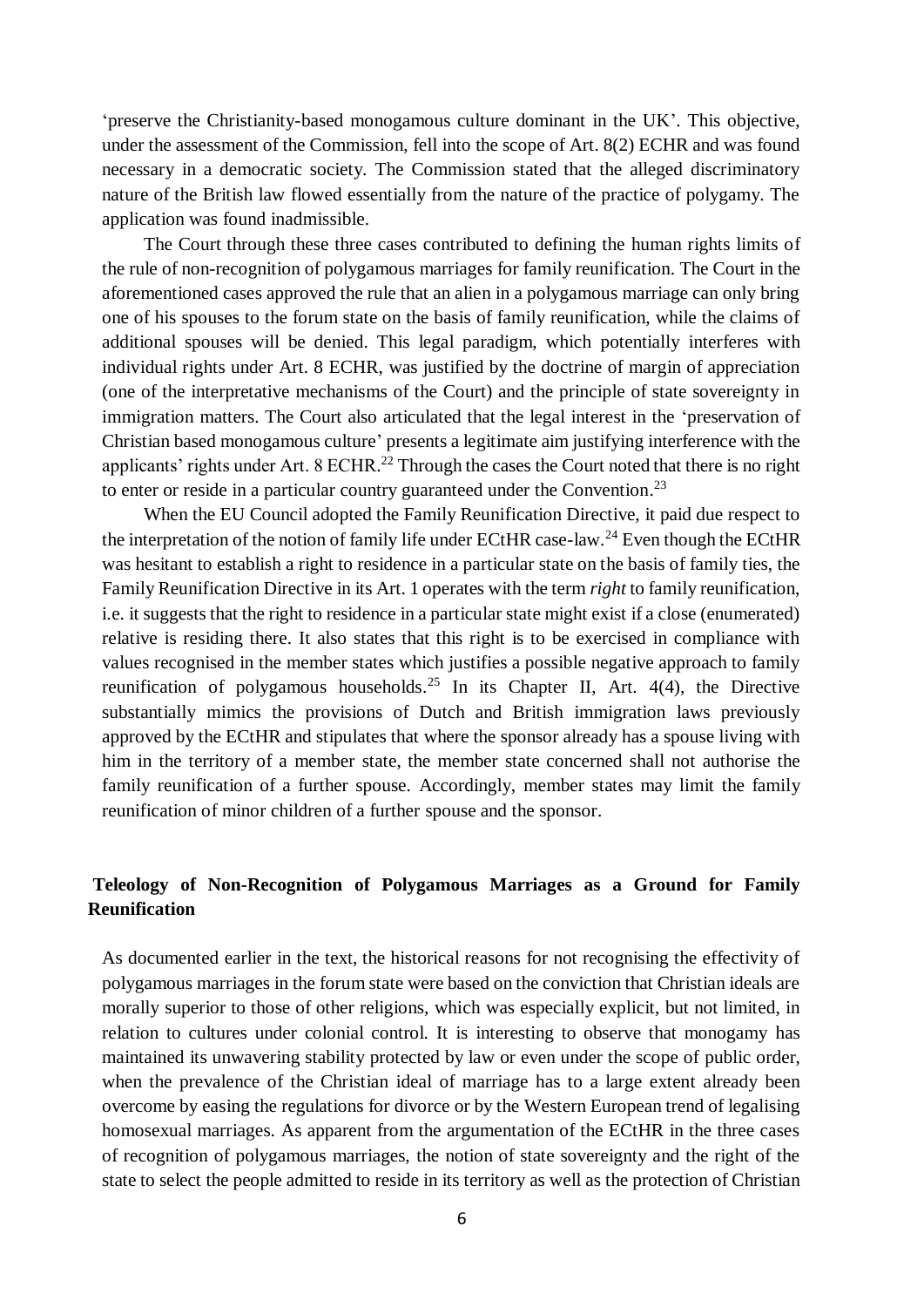values present legitimate interests falling into the scope of the public order, preventing states from recognising these marriages and admitting their effect in Migration Law.

The argumentation of the ECtHR in favour of the rejection of recognition of polygamous marriages is thus reflecting the general Western trend of the  $20<sup>th</sup>$  century, where the importance of Christian values has been tempered by the rise of the importance of secular and humanistic values. Accordingly, the Commission through the cases articulated several reasons supporting the non-recognition of polygamous marriages where the mix of these reasons combines explicitly Christian references with general sovereignty- or cohesive society-based reasons. The legislative and policy discourse before and after the adoption of the Family Reunification Directive fully allies with the trend of the softening of explicit considerations for Christian values, as the argumentation for adopting a restrictive approach towards polygamous marriages as grounds for family reunification has been largely based on the aim of protection of human rights, in particular protection of women and respect for gender equality.

It appears that member states were against admitting family reunification effects to polygamous marriages on the basis of protection of domestic public order and on the basis of general refusal of the concept of polygamous unions in the host society. <sup>26</sup> The Directive however offers a general rule to reject application for family reunification on the grounds of public order in its Article 6(1) and (2), which demonstrates that rejection of polygamous marriages presents a special reason of public order as it is specifically articulated as its own ground for rejection. In the succeeding guidelines on the application of the Directive, the European Commission proclaimed that the public order reasons of the member states for nonrecognising polygamous marriages insisted in the effort to prevent forced marriages.<sup>27</sup> In accordance with the preparatory and implementing guiding documents, the preamble of the Directive states that: 'The right to family reunification should be exercised in proper compliance […] with respect to the rights of women and of children; such compliance justifies the possible taking of restrictive measures against applications for family reunification of polygamous households'.<sup>28</sup> Based on these sources, it is thus reasonable to imply that together with general public order reasons, the aims of states to combat forced marriages and enhance protection of women have been important reasons for disqualifying polygamous marriages from family reunifications. Correspondingly, it demonstrates that state and EU policymakers believe that firm stance against polygamous marriages will help them achieve these goals.

In addition to the EU law-making area, the rejection of recognition of polygamous relations due to human rights concerns of protection of women has been advocated by the Human Rights Council<sup>29</sup> and national governments' initiatives.<sup>30</sup> Further, the prohibition of recognition of polygamous marriages is on the level of international legal treaties accordingly often connected with human rights considerations, e.g. in the Convention on the Elimination of All Forms of Discrimination against Women, 1993 (CEDAW) and its Article 16.<sup>31</sup> Accordingly, the general recommendation of the Committee on the Elimination of Discrimination against Women on CEDAW encourages states to recognise such effects of polygamous marriage serving the economic interests of the women at stake.<sup>32</sup>

Researchers concerned with the phenomenon of accommodation of polygamous relations in Europe point out that the trend of refusing recognition to foreign polygamous marriages is reversing in some European states.<sup>33</sup> They present reports on developments in national case law and law amendments (German, Belgian, French and Italian), in which the restrictive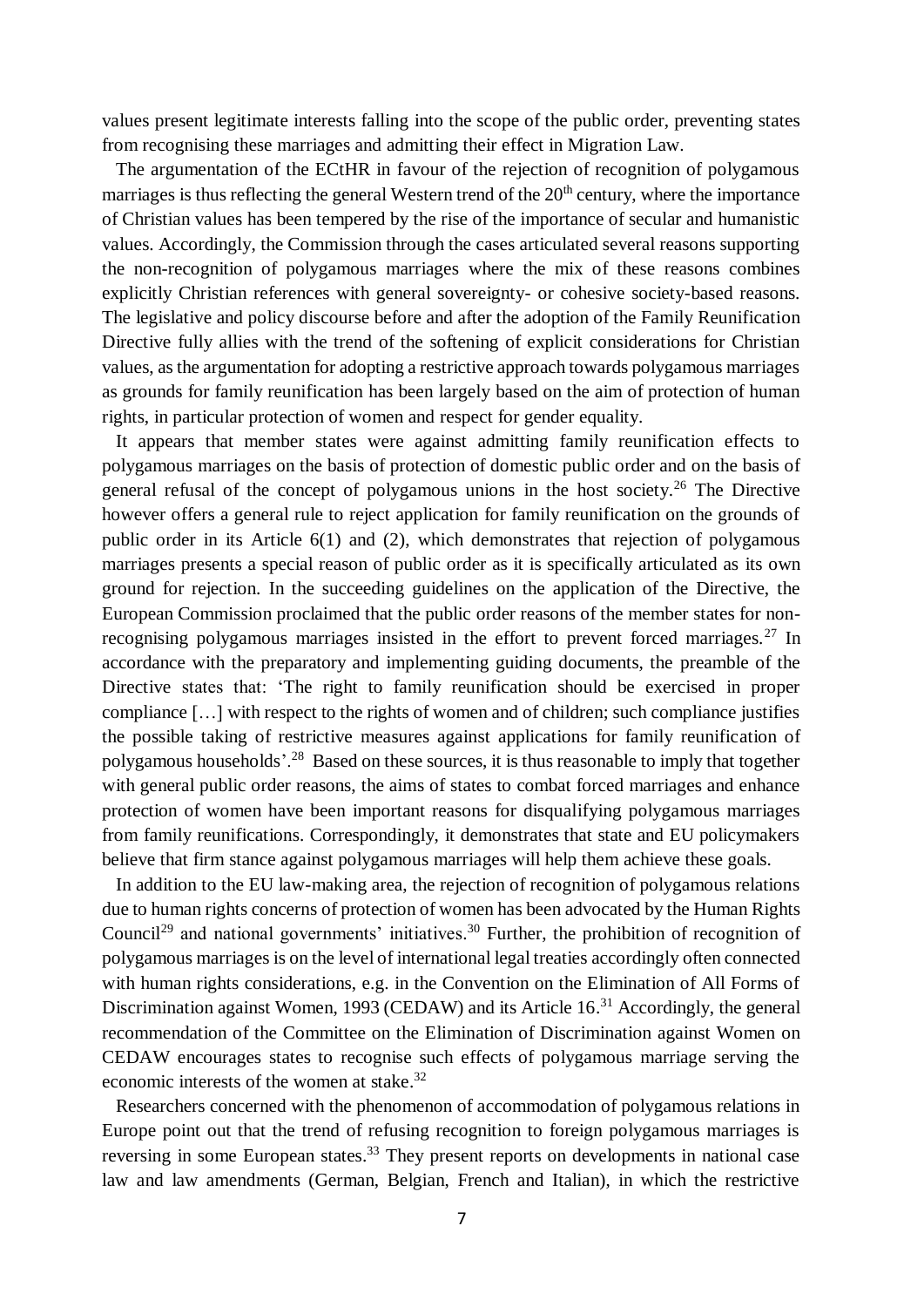tendency seems to be replaced with a so-called accommodation approach. <sup>34</sup> The accommodation approach essentially means that the marriage as such is not considered valid, but some of its effects (namely those that serve the economic interests of the wives and children) are admitted. This reversal of the trend, however, usually appears in a context different from migratory in the strict sense (other cases than family-reunification cases), thus the recognition does not appear as an incident question in claiming the right to reside in the forum state. When concerns about this development have been addressed in the European Parliament, the body has urged member states to assure the illegality of polygamy in order to fight violence against women. 35

National parliaments, perhaps in the light of the clear policy direction advocated by the EU bodies, but also because polygamous marriages have allegedly occurred in the member states more often in the recent years,<sup>36</sup> have taken legislative actions to assure a strict approach to the marriages by administrative and judicial bodies. Such is the case of the Swedish government, which has appointed an inquiry chair to investigate the possibility of making stricter legislation on recognition of foreign marriages after a survey by the Swedish Tax Authority discovered that 169 people in Sweden live in polygamous marriages. <sup>37</sup> This survey led the Swedish parliament to order the government to investigate possible legal changes to prevent the recognition of foreign polygamous marriages. In its proposal, the government also aims to investigate what legal consequences non-recognition can have and if such legislative changes would require constitutional amendments.<sup>38</sup>

As demonstrated, the approach to polygamous marriages among Western European states has remained strongly negative since the mid-1800s.<sup>39</sup> In the 19<sup>th</sup> century, legal scholars and courts openly condemned the practice of polygamy as immoral because it contradicted Christian values. The presumed supremacy of Western culture immanent to the colonial relationship between Western and 'Oriental'<sup>40</sup> culture allowed the judicial bodies and legal scholars to regard legal relationships under Islamic Law as inferior to those arranged under laws based on Christian values. The substance, as will be shown below, of the argumentation against polygamous relationships then in comparison with the present policy argumentation against these relationships, has changed. It follows the value re-orientation from Christian to secular values. However, the presumption that Western values (or Western interpretations of values) are morally superior and able to create fairer relations among the subjects of law still prevails.

From the law-making sources cited above, it appears that the lawmakers believe that restrictive and negative approach to recognition of polygamous marriages in family reunification claims has the potential to foster equality between men and women and help prevent violence against women. The ideal behind the European family reunification policy on polygamous relations has thus moved from believing in the superiority of Christian values to believing in the superiority of Western interpretation of human rights values. The legitimacy of the aim to enhance rights-based value of protection of women while limiting rights and freedoms of spouses in polygamous marriages has been questioned by studies on cultural bias behind the concept of human rights<sup>41</sup> or even more specifically, cultural bias behind the approach of Western courts to polygamy.<sup>42</sup> In spite of the change in the substantial argumentation against recognition of these marriages, the rejection of recognition of polygamy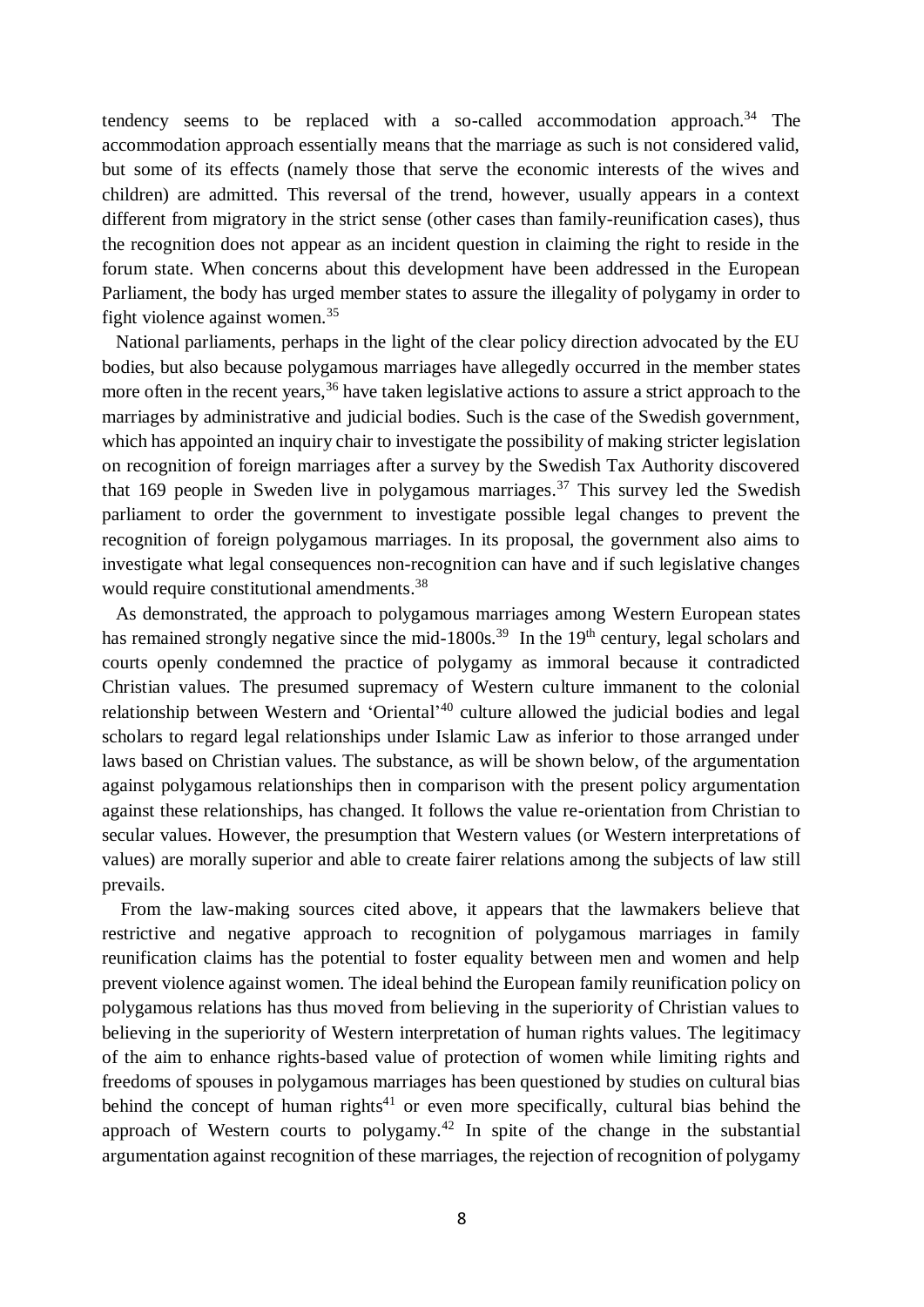has always been and is still now underlined by the idea that Western values are superior to Islamic values. 43

#### **Not Recognising for the Sake of Equality**

The rules on recognition of polygamous marriages in family reunification framework arising from the various aforementioned EU and national sources of Migration Law<sup>44</sup> stipulate that an alien can only bring one spouse to the forum state and other consequent marriages will be not recognised. The absolute majority of cases of polygamous marriages brought to European countries are composed of one man and two (or more) women, cases of so-called polygyny. Therefore, in the aforementioned, legislatively predicted situation, it is in reality the man who is married to multiple spouses and must or is allowed to choose one of them to bring along. In examining how much the present European rules improve the position of women in polygamous marriages (as is the proclaimed objective of these rules), the preliminary question to pose is: where does the idea that women in polygamous marriages are in particular need to have their positions improved come from, and what are its premises? Under postcolonial feminist critical approach, this issue was addressed e.g. by Zainab Naqvi.<sup>45</sup>

However, for the purposes of this article, the author would like to accept the premises of the EU Reunification Directive rule on non-recognition of polygamy. Therefore, the author will disregard whether this policy aim is legitimate and meaningful or prejudiced and culturally biased and rather investigate whether the disposition of the rule can establish effective promotion of its goal. The legal norm under the EU Reunification Directive says that in the event of a polygamous marriage, where the sponsor already has a spouse living with him in the territory of a Member State, the Member State concerned shall not authorise the family reunification of a further spouse. 46

As mentioned above, the majority of cases appearing before European administrative and judicial bodies are cases of polygyny, thus the following critique will be performed with regard to the effects of the norm as applied to cases of polygyny. The first point of critique is that the norm in its disposition enforces the paradigm that the man has the decisive power over the relationship. Since the EU policy presumes that women in polygamous marriages need help to improve their position, it is relevant to ask how much regard does the law is pay to the position of the remaining wife; whether she was consulted by the man on the decision to move, and how much she approved of it. As this decision is very complex and has serious consequences for one of the wives, it is possible that this move is not a matter of consensus among all the parties concerned. It is also apparent from the ECtHR decision in Bibi v. United Kingdom that the wife who remained in the country of origin was also interested in relocating to the UK but due to the decision of her husband she could not, at least on family reunification grounds – as her (one per marriage) spot in the family reunification was occupied by the wife accompanying the man. We may imagine that none of the wives are interested in staying in their country of origin when their partner moves to another place, as much as it would be fair to presume this in a monogamous spousal relationship. The disposition of the norm thus, in its outlet, grants the power of choice solely to the man, in spite of the possible (even probable) disapproval of the second wife over the decision of her husband to move away with the second wife.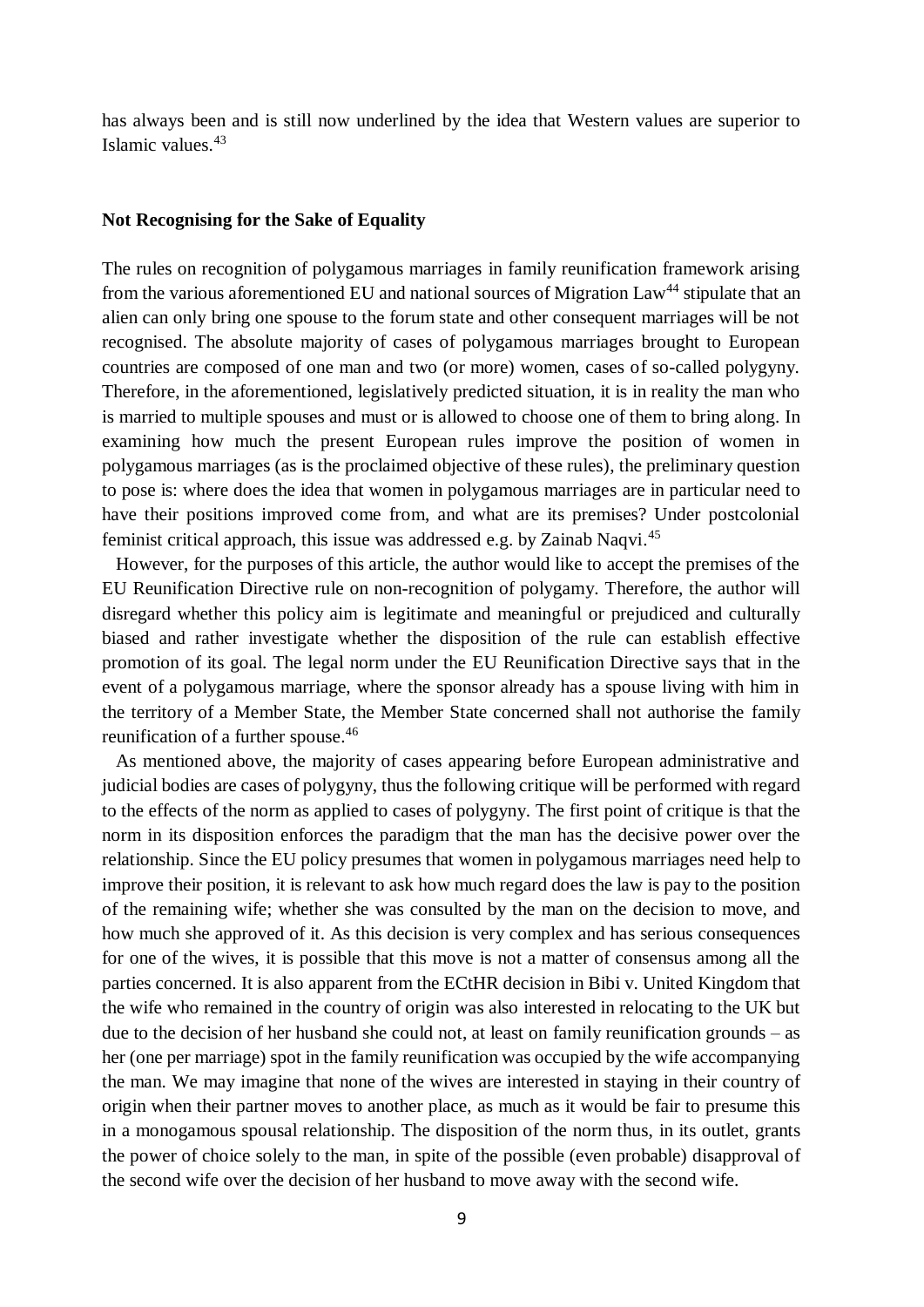By analysing the structure of the norm, it is possible to imply that it in fact supports the reality that the man has all the power over the multi-party relationship and thus partially the power over the options for relocation of his wives. The second point of critique following the 'man decides' paradigm, is that the present system does not investigate the situation of the wife not chosen by the man to reunify with him, nor her position towards the reunification of the other wife, i.e. towards losing the opportunity to reunify. Along with losing the opportunity to reunify, the wife faces a turn into partial ineffectiveness of the marriage (in the eyes of the forum state). As neither she, nor the children of her and her husband, can in principle use the marriage as grounds for relocating (exceptions are possible for the children), she is left in a limbo between divorce and ineffective marriage from the perspective of its usability in the forum state. Therefore, she cannot enjoy the potential benefits of divorce, nor all the benefits of an effective marriage. Additionally, the present rule on family reunification in cases of polygamy does not give the wife in the state of origin any procedural opportunity to challenge the decision of the husband or the state of affairs after the reunification with another wife has been approved. This paradigm, prescribed by the EU Family Reunification Directive, is also approved by the ECtHR in terms of compliance with human rights requirements.

In the cases of recognition of polygamous marriages for the purpose of family reunification, one of the parties (whose ability to use the marriage and gain advantage from it will be greatly decreased by the recognition of another, simultaneous, marriage) lacks the right to be heard or to challenge the decision of her husband and its migratory status consequences for her in the forum state. Admittedly, the forum administrative body or court might not know that the incoming applicant asking for recognition of one of his marriages might have another simultaneous marriage which he fails to mention. However, the third critical point is that the present legislative paradigm allows the given administrative body / court to not consider the second wife, even if it is aware of the existence of the simultaneous marriage. As the rule explicitly gives the power of choice to the husband, his will would be the main point of reference for the decision-making body.

Without underestimating the agency and opportunities of the wife left in the country of origin and her options for relocating on other grounds, the above analysis aims to demonstrate what consequences does the current rule disqualifying polygamous marriages from family reunification in the EU and its member states have for wives in polygamous marriages. While this rule is allegedly standing against the practice of polygamy in order to improve the position of women, its effects on the power-dynamics in polygamous marriages; and the wives not chosen by their men to reunify are rather undermining. As a result of the above analysis, the author finds that the present legal approach to recognition of polygamous marriages for the purpose of family reunification fails to serve the alleged aim of the legal provisions effectively; and is not competent to achieve the proclaimed aim of the policy. In fact, the paradigm that the given rule is built on, reproduces the imbalanced power structures allegedly existent in polygamous marriages instead of dealing with them.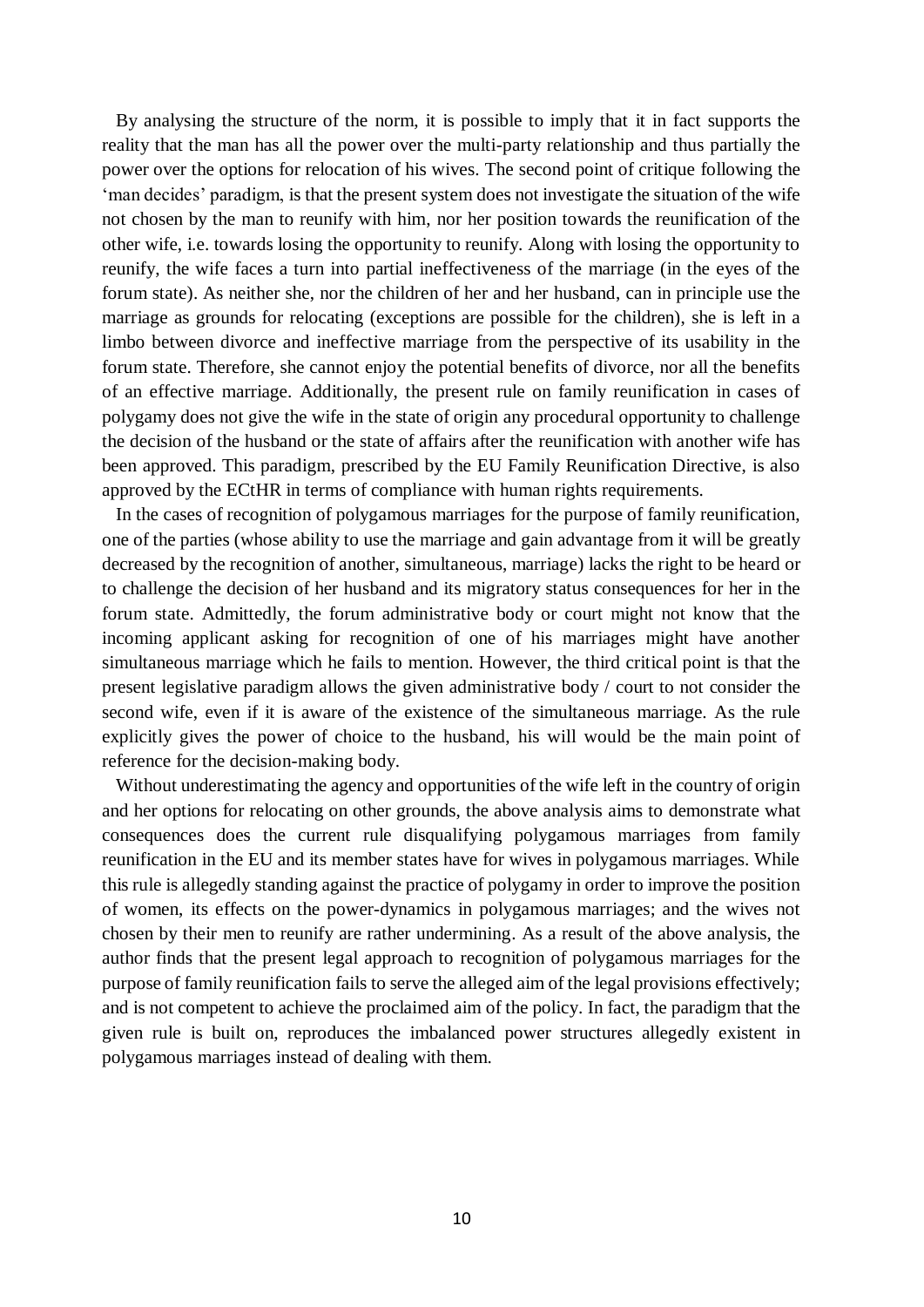#### **Conclusion**

The article aimed to introduce the teleological origins of the Migration Law rule of nonrecognition of polygamous marriages for the purpose of family reunification stipulated in the regulatory framework of European Union and overtaken by majority of the EU member states. The rule states that an alien who is a part of a polygamous marriage can only bring with him one spouse to the forum state and further family reunification claims of any additional spouses will be dismissed. This rule is, according to the preamble of the Directive, constructed with respect to the European human rights requirements as interpreted by the ECtHR. Additionally, the preamble of the Directive as well as the guiding materials related to the Directive, claim that this rule should act as an instrument of combating forced marriages and protecting women.

The ECtHR has previously ruled that every state has a right to regulate the number of foreigners admitted to reside in the territory of the state as an expression of the state's sovereignty. Additionally, the Court has ruled that national Migration Law rules prohibiting the recognition of polygamy, while aimed at the preservation of Christian values, follow a legitimate aim with regard to the potential interference with individual human rights caused by the application of these rules. Preparatory works and other policy documents show that the reason why subjects in polygamous relations should not enjoy the right to have their relationship recognised as a whole in the reunification proceeding is that these relationships contradict the values of European human rights. Namely, the reasons for the restrictive and rejective policy towards recognising polygamous relationships as grounds for family reunification are to fight inequality of men and women and to prevent maltreatment of women.

The article takes the opportunity to critically analyse how the application of this rule might actually affect women in the relationships in question. It employs a critical feminist approach in deconstructing the norm to examine the presumptions reflected in the structure of the norm. With three points of critique – the point of empowering the husband with decision making agency; the point of not allowing the second wife to procedurally challenge the decision of her husband and its consequences for her ability to relocate; and the point of the inability of the decision-making authority to review the position of the second wife towards the state of affairs, the article reaches the conclusion that the present widely spread rule does not improve the position of women in polygamous matrimonial relationships, which the policy presupposes as unequal to men, but contrarily supports the man-centred power relations, which the policy criticises. Therefore, it concludes that the present rule on non-recognition of polygamous marriages for the purpose of family reunification is not only incapable of contributing to the goal set forth by the lawmakers, but the structure of the norm and its application reproduce the disbalanced gender relations instead of tackling them.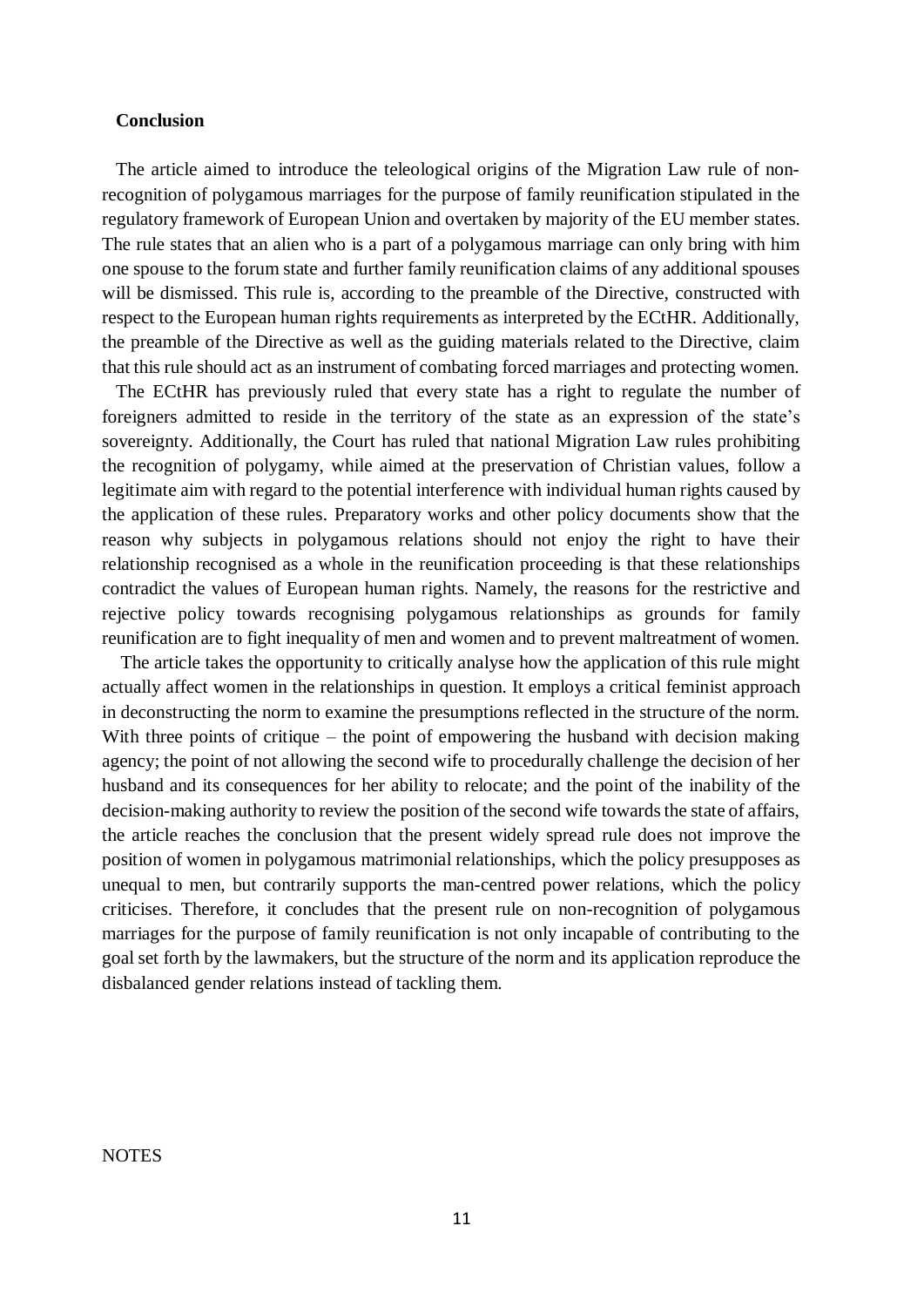$\overline{a}$ 

<sup>&</sup>lt;sup>1</sup> A 'forum state' is the **state** where the lawsuit is brought. See,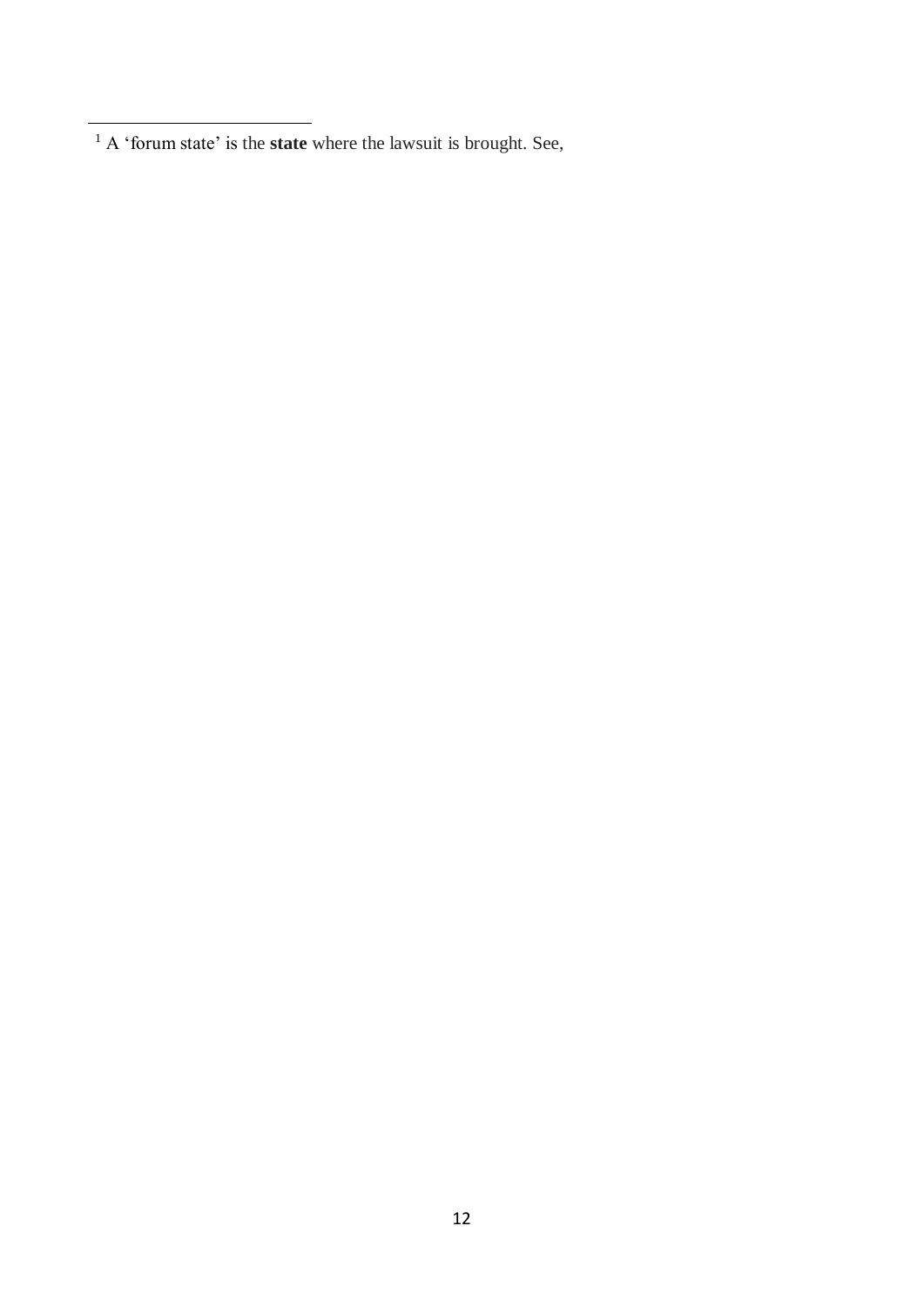[https://www.law.cornell.edu/wex/minimum\\_contacts.](https://www.law.cornell.edu/wex/minimum_contacts) Accessed in February, 2019.

<sup>2</sup> As stated in Article 2 of the Convention of 14 March 1978 on Celebration and Recognition of the Validity of Marriages. Accordingly, this rule is incorporated in the Civil / PIL Codices of the majority of European countries: Michael Bogdan, *Private International Law as Component of the Law of the Forum: General Course*, The Hague: Hague Academy of International Law, 2012, p. 67.

<sup>3</sup> As stated in Articles 5 and Article 11 of the Convention of 14 March 1978 on Celebration and Recognition of the Validity of Marriages.

<sup>4</sup> ECtHR: E.A, and A.A. v. the Netherlands (no. 14501/89).

 $\ddot{ }$ 

 $5$  See, [https://eur](https://eur-lex.europa.eu/LexUriServ/LexUriServ.do?uri=OJ:L:2003:251:0012:0018:en:PDF)[lex.europa.eu/LexUriServ/LexUriServ.do?uri=OJ:L:2003:251:0012:0018:en:PDF.](https://eur-lex.europa.eu/LexUriServ/LexUriServ.do?uri=OJ:L:2003:251:0012:0018:en:PDF) Accessed in February, 2019.

<sup>6</sup> Susanne Gossl, Jinske Verhellen, "Marriage and other Unions in Private International Law - Separate but Equal?", *International Journal of Law, Policy and the Family*, Vol.31, No. 2, 2017, pp.174-190.

<sup>7</sup> More about this issue in e.g. Jinske Verhellen, "Cross-Border Portability of Refugees' Personal Status", *Journal of Refugee Studies*, Vol. 31, No. 4, 2017.

<sup>8</sup> Analysis of incidence of polygamy and reasons for entering into polygamous marriages related to migration is provided by e.g. Kathrine Charsley; Anika, Liversage, "Transforming Polygamy: Migration, Transnationalism and Multiple Marriages among Muslim Minorities", *Global Networks: A Journal of Transnational Affairs*, Vol. 13, No. 1, 2013, p. 62.

<sup>9</sup> Zainab Naqvi, "A Contextualised Historical Account of Changing Judicial Attitudes to Polygamous Marriage in the English Courts", *International Journal of Law in Context*, Vol. 13, No. 3, 2017, p. 13.

<sup>10</sup> M. Mendel, B. Ostřanský, T. Rataj, I*slám v Srdci Evropy*, Prague: Accademia, 2008, pp. 69– 70.

<sup>11</sup> Harald Christian Scheu, "Nový rakouský zákon o islámu jako vzor pro úpravu vztahů evropské sekulární společnosti a muslimských komunit?", *Jurisprudence*, Vol. 5, 2016, pp. 23.

<sup>12</sup> Torsten Gihl, *Den Internationella Privaträttens Historia och Allmänna Principer*, Stockholm: Norstedt, 1951, p. 50.

<sup>13</sup> Friedrich Carl von Savigny, *A Treatise on the Conflict of Laws, and the Limit of Their Operations in Place and Time*, London: T. and T. Clark Law Publishers, 1869, p. 36.

<sup>14</sup> Kerry Abrams, "Family Reunification and the Security State", *32 Constitutional Commentary*, 2017, p. 257.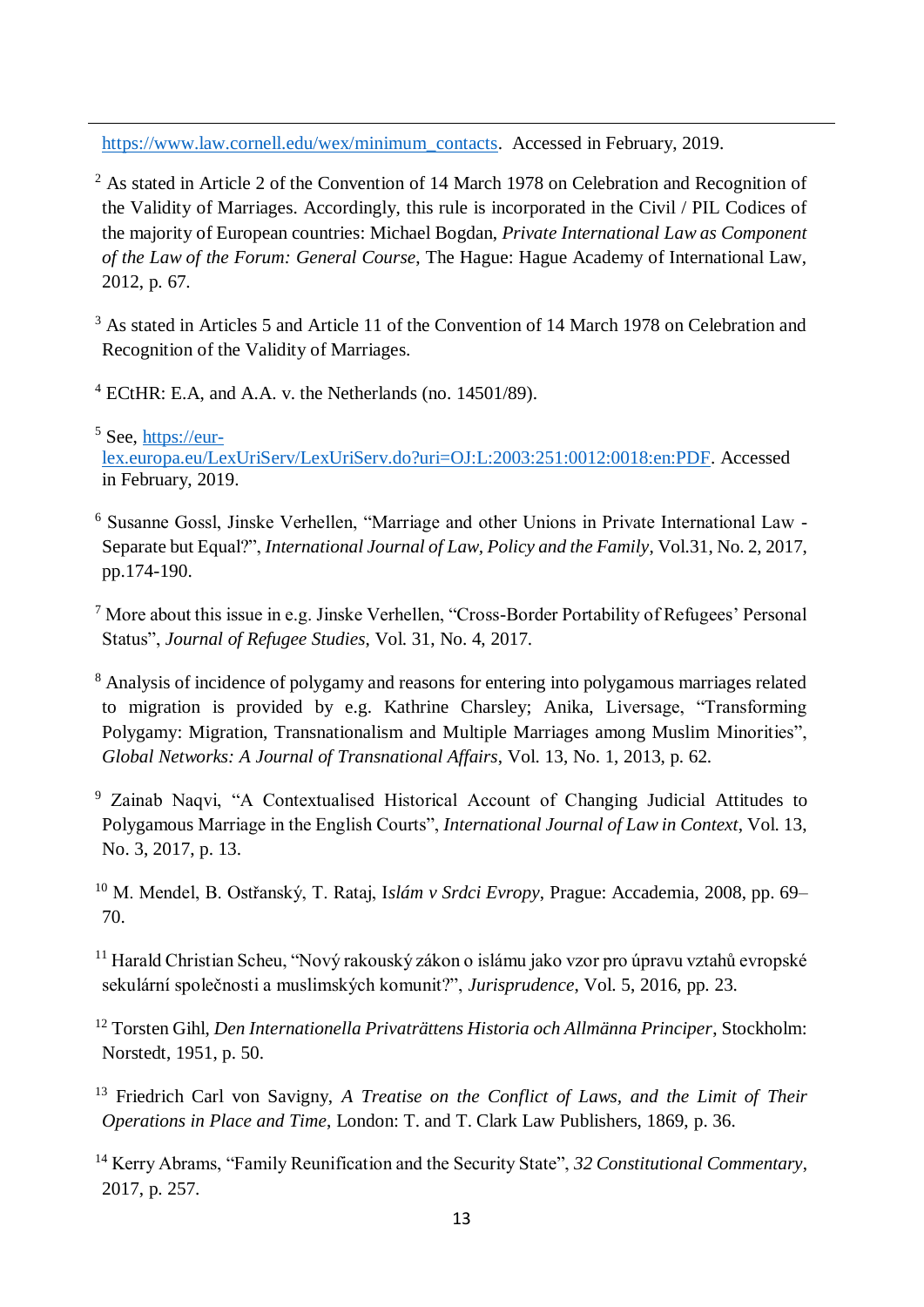$\ddot{ }$ <sup>15</sup> Immigration Act of 1891, Sess. II Chap. 551; 26 Stat. 1084. 51st Congress; March 3, 1891.

<sup>16</sup> Brian Opeskin, Richard Perruchoud and Jillyanne Redpath-Cross, *Foundations of International Migration Law*, Cambridge: Cambridge University Press, 2012, p. 2.

<sup>17</sup> See, [https://ukhumanrightsblog.com/incorporated-rights/articles-index/article-8-of-the-echr/.](https://ukhumanrightsblog.com/incorporated-rights/articles-index/article-8-of-the-echr/) Accessed in February, 2019.

<sup>18</sup> See, [http://echr.ketse.com/doc/14501.89-en-19920106/.](http://echr.ketse.com/doc/14501.89-en-19920106/) Accessed in February 2019

<sup>19</sup> See, [http://echr.ketse.com/doc/12139.86-en-19871005/view/.](http://echr.ketse.com/doc/12139.86-en-19871005/view/) Accessed in February 2019

<sup>20</sup> See, [http://echr.ketse.com/doc/19628.92-en-19920629/.](http://echr.ketse.com/doc/19628.92-en-19920629/) Accessed in February 2019

<sup>21</sup> M. and O.M. v. the Netherlands (No. 12139/86). The Law  $(2)$ <sup>22</sup> ECtHR: Bibi v. the United Kingdom (No. 19628/92), The law: § 1.

<sup>23</sup> ECtHR: E.A. and A.A. v. the Netherlands (No. 14501/89), The law: § 2.

<sup>24</sup> EU Council Directive 2003/86/EC of 22 September 2003 on the Right to Family Reunification, Preamble (2).

<sup>25</sup> *Ibid.* Preamble (11).

<sup>26</sup> Henri Labayle, Yves Pascouau, Directive 2003/86/EC On the Right to Family Reunification Synthesis Report, Academic Network for Legal Studies on Immigration and Asylum In Europe (2007), pp. 52; European Commission, Proposal for a Council Directive on the right to family reunification, COM/99/0638 final - CNS 99/0258

<sup>27</sup> Commission of the European Communities, Report from the Commission to the European Parliament and the Council on the Application of Directive 2003/86/EC On the Right to Family Reunification, COM (2008) 610 final, Brussels, 8 October 2008.

<sup>28</sup> EU Council Directive 2003/86/EC of 22 September 2003, Preamble (11)

<sup>29</sup> European Union External Action, "Women's rights are human rights - EU speaks up for women's rights at the Human Rights Council, 22 June 2018", [https://eeas.europa.eu/headquarters/headquarters-homepage/47162/womens-rights-are-human](https://eeas.europa.eu/headquarters/headquarters-homepage/47162/womens-rights-are-human-rights-eu-speaks-womens-rights-human-rights-council_en)[rights-eu-speaks-womens-rights-human-rights-council\\_en.](https://eeas.europa.eu/headquarters/headquarters-homepage/47162/womens-rights-are-human-rights-eu-speaks-womens-rights-human-rights-council_en) Accessed in January 2019

<sup>30</sup> E.g. Dutch government; Minister voor Immigratie, Integratie en Asiel, Plan van aanpak preventie huwelijksdwang, July, 2012 (Dutch governmental proposal for law amendment advocating stricter criminalisation of polygamous marriages).

 $31$  Committee on the Elimination of Discrimination Against Women: General Recommendation on Article 16 of the Convention on the Elimination of All Forms of Discrimination against Women, CEDAW/C/GC/29, 26 February 2013.

<sup>32</sup> *Ibid*. pp. 6.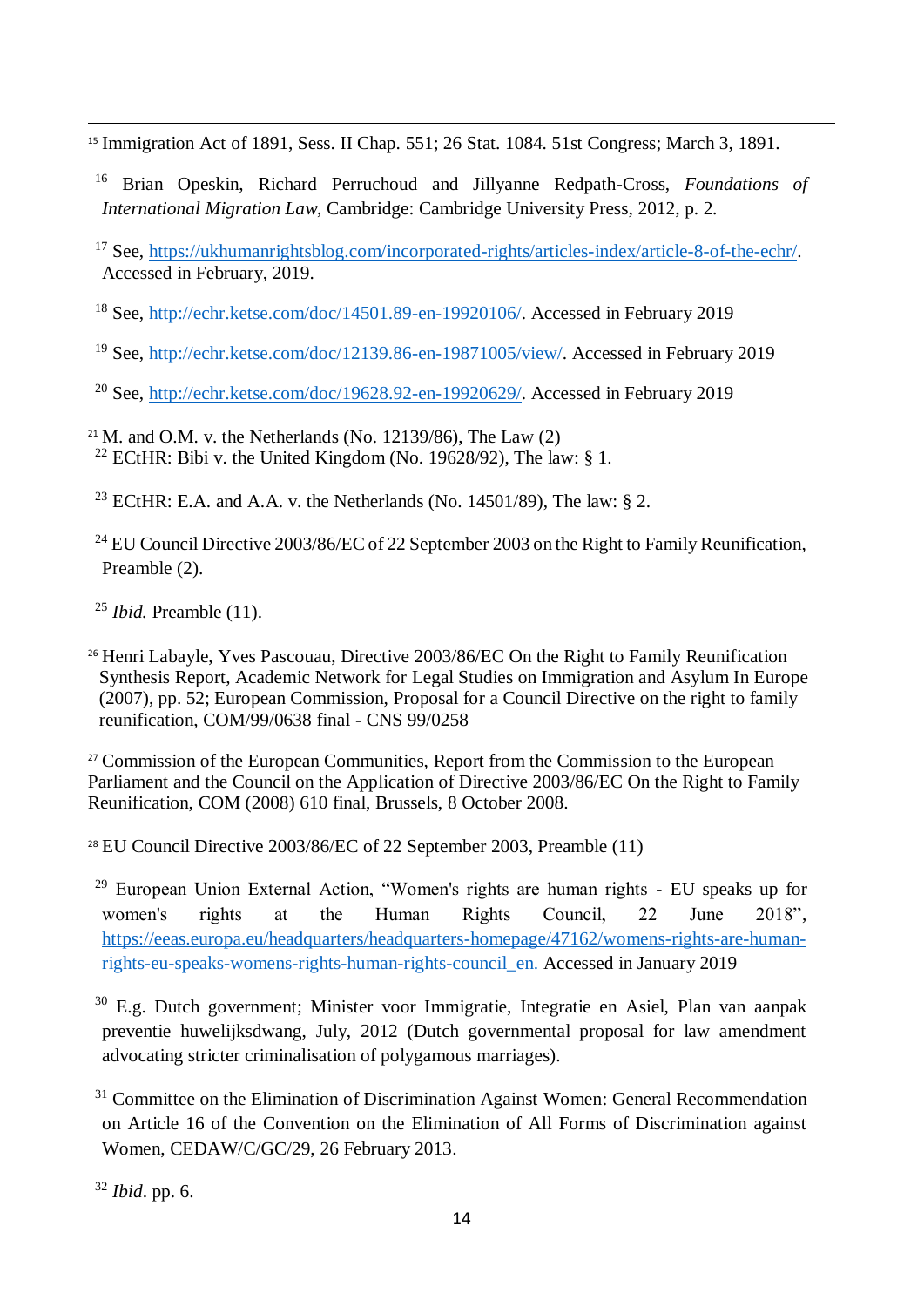<sup>33</sup>Andrea Büchler, *Islamic Law in Europe?: Legal Pluralism and its Limits in European Family Laws*, London: Routledge, 2016, pp. 47; Sara Tonolo, "Religious Values and Conflict of Laws", *Liber amicorum Tito Ballarino*, 2016, p. 20; Directorate General for Internal Policies of the Union, Private International Law in a Context of Increasing International Mobility: Challenges and Potential, June 2017. [http://www.europarl.europa.eu/RegData/etudes/STUD/2017/583157/IPOL\\_STU\(2017\)58315](http://www.europarl.europa.eu/RegData/etudes/STUD/2017/583157/IPOL_STU(2017)583157_EN.pdf) [7\\_EN.pdf,](http://www.europarl.europa.eu/RegData/etudes/STUD/2017/583157/IPOL_STU(2017)583157_EN.pdf) p. 23. Accessed in January 2019

<sup>34</sup> Sara Tonolo, Religious Values and Conflict of Laws, op cit.; Spanish Supreme Court Decision 84/2018 of 24 January 2018.

<sup>35</sup> European Parliament Resolution on Women's Immigration: The Role and Place of Immigrant Women in the European Union (2006/2010(INI)), Official Journal 313 E, 20/12/2006 P. 0118 – 0125. Accessed in January 2019.

<sup>36</sup> Government Offices of Sweden, New Rules against Foreign Polygamous Marriages, 25 July 2018. Accessed in January 2019[.https://www.government.se/press-releases/2018/07/new](https://www.government.se/press-releases/2018/07/new-rules-against-foreign-polygamous-marriages/)[rules-against-foreign-polygamous-marriages/,](https://www.government.se/press-releases/2018/07/new-rules-against-foreign-polygamous-marriages/) Accessed in January 2019.

 $37$  Skatteverk, Månggifte I folkbokföringsregistret, published 25 January 2018. Accessed in January 2019; [https://www.skatteverket.se/download/18.4a4d586616058d860bc7b3a/1516808177859/M%C3%A5nggifte+i+](https://www.skatteverket.se/download/18.4a4d586616058d860bc7b3a/1516808177859/M%C3%A5nggifte+i+folkbokf%C3%B6ringsregistret+204+402+092+-+17+113.pdf) [folkbokf%C3%B6ringsregistret+204+402+092+-+17+113.pdf](https://www.skatteverket.se/download/18.4a4d586616058d860bc7b3a/1516808177859/M%C3%A5nggifte+i+folkbokf%C3%B6ringsregistret+204+402+092+-+17+113.pdf). Accessed in January 2019.

<sup>38</sup> Kommittédirektiv nr. 2018:68, Strängare regler om utländska månggiften, 19 July 2018. Accessed in January 2019, [https://www.regeringen.se/4a0f71/contentassets/9a65d3c1223542c0b9458cbbaeb1c113/strangare-regler](https://www.regeringen.se/4a0f71/contentassets/9a65d3c1223542c0b9458cbbaeb1c113/strangare-regler-om-utlandska-manggiften-dir.-2018-68.pdf)[om-utlandska-manggiften-dir.-2018-68.pdf](https://www.regeringen.se/4a0f71/contentassets/9a65d3c1223542c0b9458cbbaeb1c113/strangare-regler-om-utlandska-manggiften-dir.-2018-68.pdf). Accessed in January 2019.

<sup>39</sup> Savigny, *A Treatise on the Conflict of Laws*, op. cit.; Abrams, *Family Reunification and the Security State*, *op. cit.*

 $^{40}$  I use the term Oriental, as it is used by scholars focusing on postcolonialism in law, e.g.: Elisa Giunchi, *Muslim Family Law in Western Courts*, London: Routledge, 2014, p. 1. This term gained its currency in the postcolonial discourse through Edward Said: *Orientalism*, New York: Pantheon Books, 1978.

<sup>41</sup> Further on this topic e.g. Sarah van Walsum, The Family and the Nation: Dutch Family Migration Policies in the Context of Changing Family Norms, Cambridge Scholars Publishing (2008), pp. 6; Garbi Schmidt, Troubled by Law: The Subjectivizing Effects of Danish Marriage Reunification Laws, International Migration (Vol. 52/2, 2014)

<sup>42</sup>Zainab Naqvi, "A Contextualised Historical Account of Changing Judicial Attitudes to Polygamous Marriage in the English Courts", *International Journal of Law in Context*, Vol. 13, No. 3, 2017, pp. 1-21.

<sup>43</sup> *Ibid.* p. 10.

 $\ddot{ }$